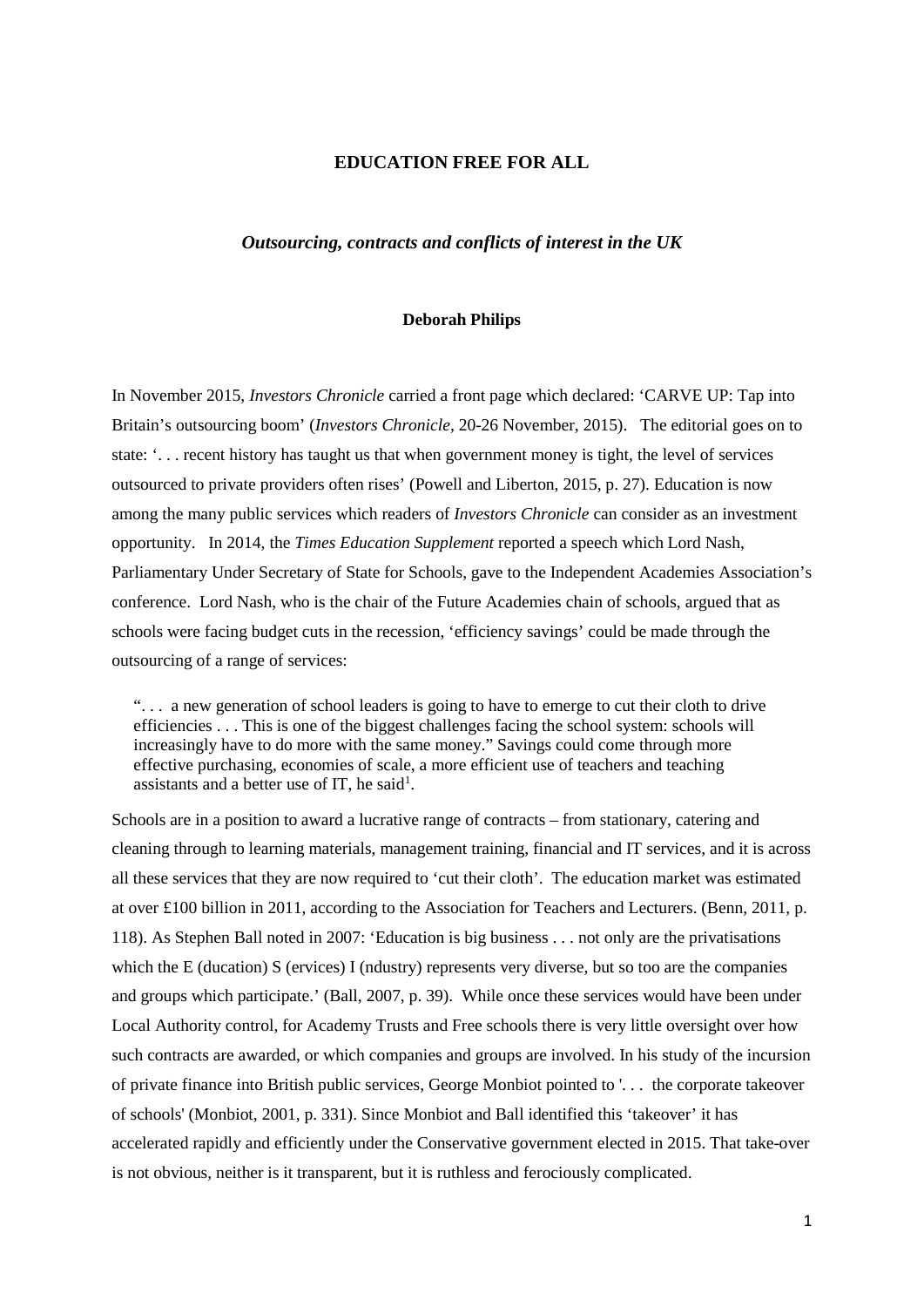Free schools were central to the coalition<sup>[2](#page-4-1)</sup> flagship policy for education and continued to be under the 2015 Conservative government. The second Conservative Minister for Education, Nicky Morgan, described Free schools as 'modern engines of social justice['3](#page-4-2) Since Kenneth Baker (Education Minister under the Thatcher government) advocated City Technology Colleges there has been a dizzying array of apparently new initiatives in education policies; Academies, Beacon Schools and Education Action Zones under the New Labour government of Tony Blair, Free schools under the coalition between the Conservatives and Liberal Democrats. What each of these share is a shifting away of control from Local Education Authorities (whose control over schools was a principle established in the 1944 Education Act), towards an encouragement of the involvement of private companies and individuals. Academy Trusts are independent, overseen only by the Department of Education; as Ball put it in 2007: 'It is a side-stepping of established procedures and methods, in particular local authority democracy and civil service bureaucracy and their replacement with different set of relationships and a different ethos . . . ' (Ball, 2007, p.830). In a speech to the Conservative Party conference in 2015, the then Prime Minister David Cameron said that his next ambition was to make 'local authorities running schools a thing of the past'[4](#page-4-3) .

In 2016, the Government published a White Paper on education, *Educational Excellence Everywhere,*  which promised an educational policy for: 'Empowering pupils, parents and communities, with a clearly defined role for local government' (HMSO, 2016, p. 1). This 'role' is spelt out in the paper: 'Local authorities will step back from running schools', instead it was proposed that local authorities would be required to oversee the transfer of all state schools into academies, and the expansion of 'sponsor capacity' (HMSO, p. 65).

Over successive administrations, private providers have taken over more and more aspects of education, while each government maintains that education remains in the public domain. A little noticed clause in the 2011 Education Act<sup>[5](#page-4-4)</sup> also allowed private companies to run Further Education colleges for profit. The Conservative think tank, Policy Exchange, has argued that this model should be extended into schools. Policy Exchange is an educational charity and has an Education and Arts Unit which states on its website: 'We encourage a market orientated approach to education, accepting that public, private and voluntary all have a role to play and that they be regulated – rather than controlled - by government'<sup>[6](#page-4-5)</sup>. Michael Gove, education minister under the coalition government, replaced in 2014 by Nicky Morgan, is a former chair of Policy Exchange and Morgan has herself presented policy papers to Policy Exchange. Both have publically endorsed a 'market orientated approach to education'. Morgan, current Minister for Education, gave a speech at the Floreat School in 2016, in which she said: 'We have sought, like no government before us, to bring business people into the education system'[7](#page-4-6) .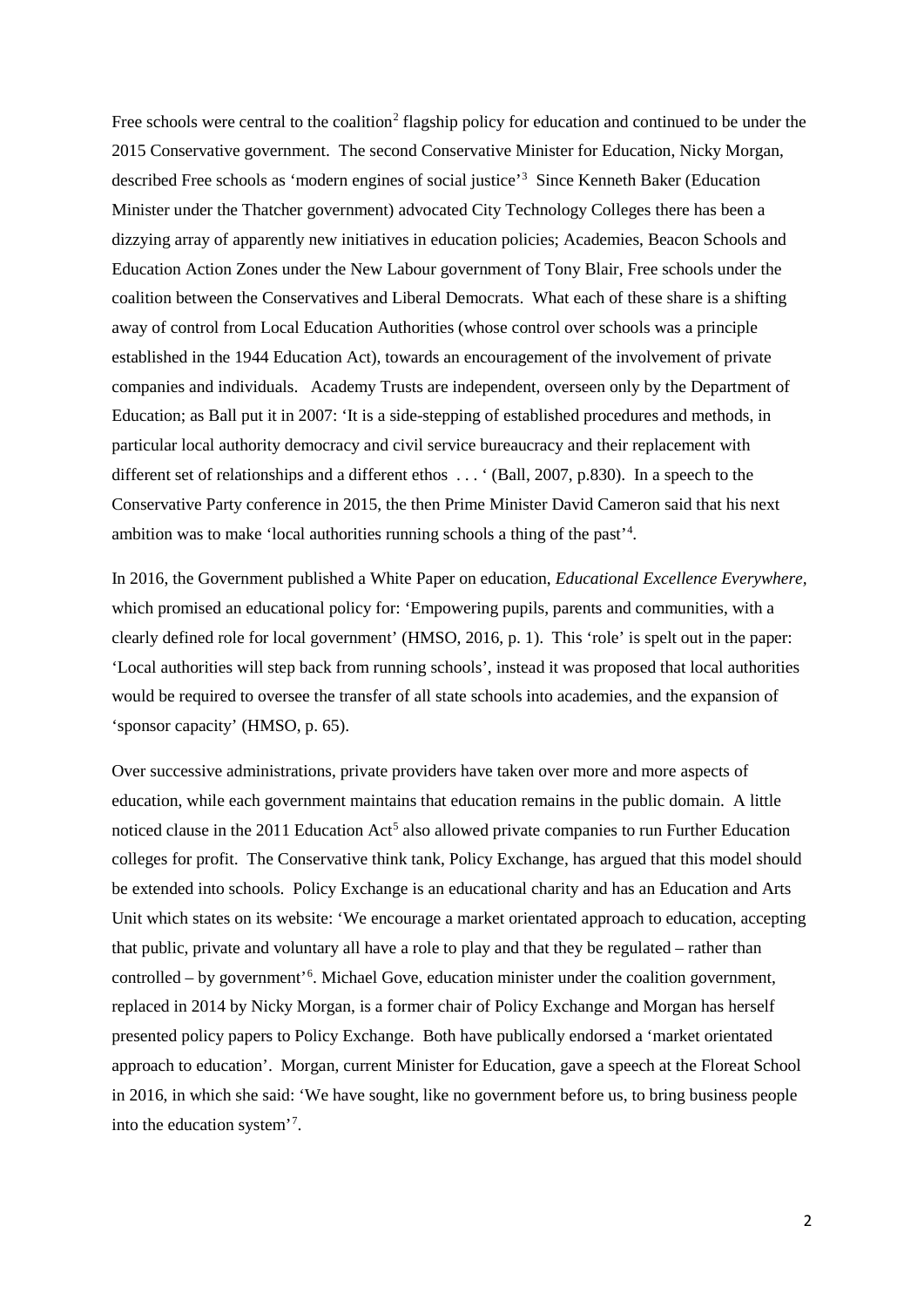Once in place as Minister of Education in 2010, Gove advocated his own variation of the City Academies, 'Free schools'. These differed from academies in that while academies were to some degree accountable to Local Authorities, Free schools are state funded independent schools, approved only by the Secretary of State for Education. The Education Act of 2011 allowed only for the setting up of new schools as Free schools or Academies; by March 2012, over half of state secondary schools were Academies, or in the process of becoming an Academy<sup>[8](#page-4-7)</sup>. Under the coalition government, the number of Academy schools rose enormously; according to Department of Education figures; by 2015, 64 per cent of secondary schools and 16 per cent of primary schools were in the hands of private sponsors<sup>[9](#page-4-8)</sup>. Government guidelines sternly require that that school should become an academy if it has been designated as 'failing'; Department of Education guidelines state: '. . . the warning notice should make clear that an academy solution is expected'[10](#page-4-9).

David Cameron and Michael Gove were determined to abolish what they consistently referred to as 'red tape' in the schools system, and what they meant by this was made clear in the 2011 Education Act, which abolished a number of bodies, including the General Teaching Council, the Development Agency for Schools and the Qualifications and Curriculum Development Agency, all concerned with the maintaining of consistency and standards in teacher training and education. The authority of these bodies was transferred to the Secretary of State for Education, and the Department of Education established instead a 'framework' of companies pre-authorised to offer management and educational services for a fee.

Legislation introduced under the coalition government had removed the provision of some schools' services from local authority control and forced the hand of schools to offer contracts to private providers. This was a surreptitious encroachment of the free market into schools that was ratcheted up still further under the majority Conservative government from 2015. All schools are responsible for a wide range of contracts, and Academy chains have particularly large numbers of contracts to award, but for Free schools and Academies, there is little oversight as to how such contracts are conferred. These contracts allowed for-profit companies to enter into education provision (companies which, in many cases, had no previous knowledge of schools). Government advice on setting up a Free school advises: 'Free schools can be set up by parents, teachers or voluntary groups. The founders who set up free schools are not able to make a profit from running them but they are allowed to commission private companies to provide services to the schools'[11.](#page-4-10) It is however precisely in those services that real profits can be made.

While Cameron and Gove's rhetoric purported to give control to parents and to teachers, commercial providers were being lined up to take over schools services, in much the same way that reforms in the Health Service claimed to hand power to doctors and to patients, while paving the way for medical corporations. The 'red tape' that the Conservatives so decried had once provided protections for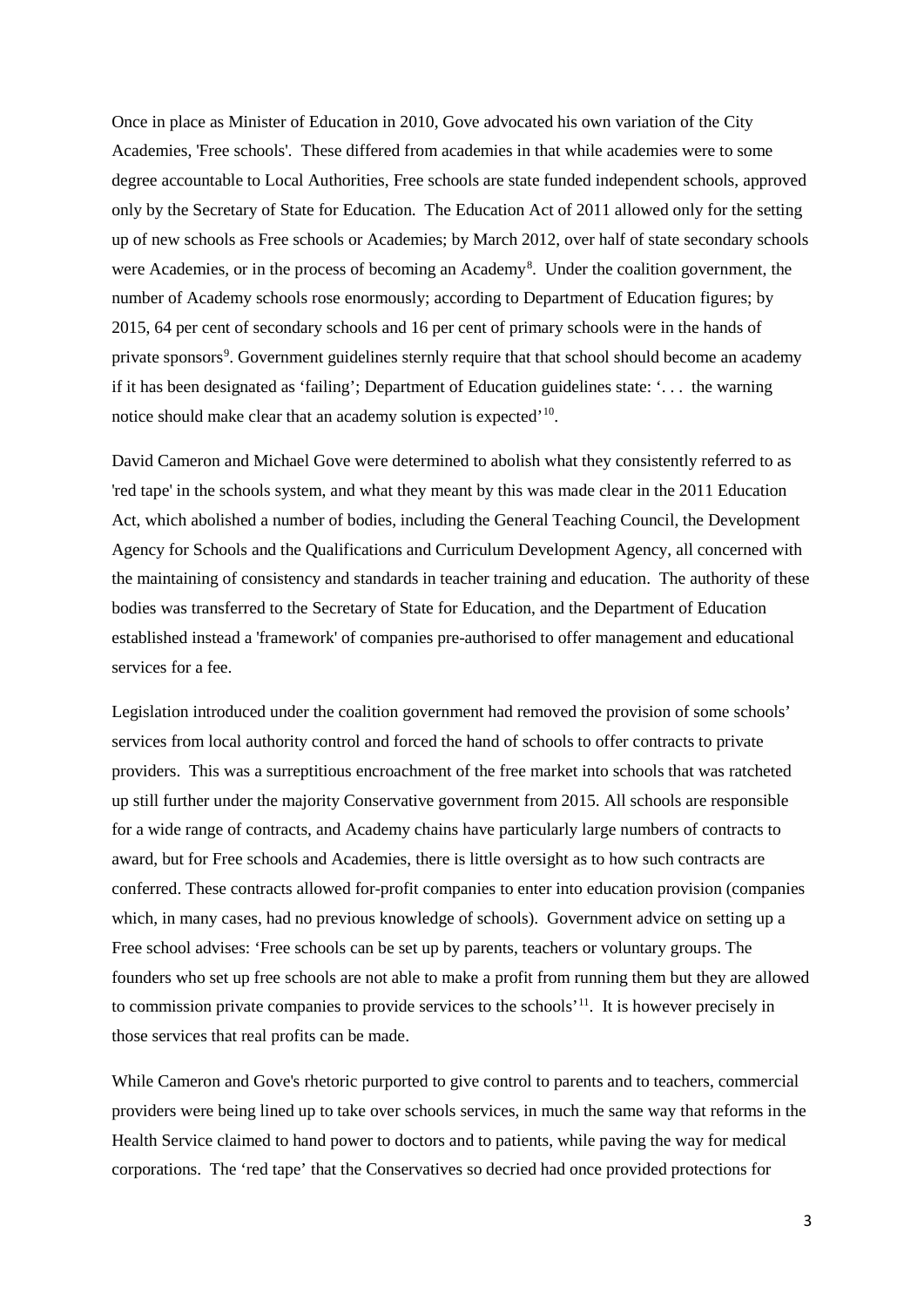pupils, parents, teachers, school staff and the taxpayer, without local authority oversight, there was little regulation. In 2015, figures produced by the Department for Education showed that there were 11 allegations of fraud relating to Academy and Free schools in 2013, 21 in 2013-14, and 19 in 2014-  $15^{12}$  $15^{12}$  $15^{12}$ 

Ball has developed a typology of 'players' in the education services sector which gives some indication of the range and diversity of commercial sector involvement that have joined the public sector and NGOs in providing services to state funded education<sup>[13](#page-4-12)</sup>:

Engineering/management services companies

Specialist management services provider

Public service start-ups

Niche start-ups

Primitive capitalists

Accountancy and consultancy services providers

Public sector and NGOs

Partnerships (Ball, 2007, p. 69)

Individually, these may seem relatively insignificant incursions, but cumulatively they demonstrate an ever growing involvement of for-profit companies in schools. And since that list was compiled it has grown, companies whose primary interest is not in education have increasingly become involved in producing commercial learning materials and management training for schools. Many of the CEOs of those companies are directly involved in the management and running of schools as members and chairs of the board of governors of Academy chains or Free schools. In 2007, Kenway et al. wrote about the galloping incursion into classrooms from commercial sponsors in the Australian context and argued:

. . . it is now the case that commercial enterprises without any educational dimensions (and indeed charitable organizations) are 'targeting' schools . . . the main imperative . . . is to commercialize the classroom (and other aspects of the school such as the canteen, the sports field, the front office) to establish schools as legitimate sites for profit and savings (Kenway et al, p. 8.)

Schools in the UK have experienced much the same 'targeting', as commercial providers have been welcomed into schools; the canteen, the sports field, the front office are worth more attention than the parentheses given here – these are the sources of significant profit.

Outsourcing in the education sector is where the stealthy privatisation of education began; it had initially been in back room activities, such as payroll, personnel, and property management, and has since moved steadily into consultancies and the provision of learning materials. Where once Local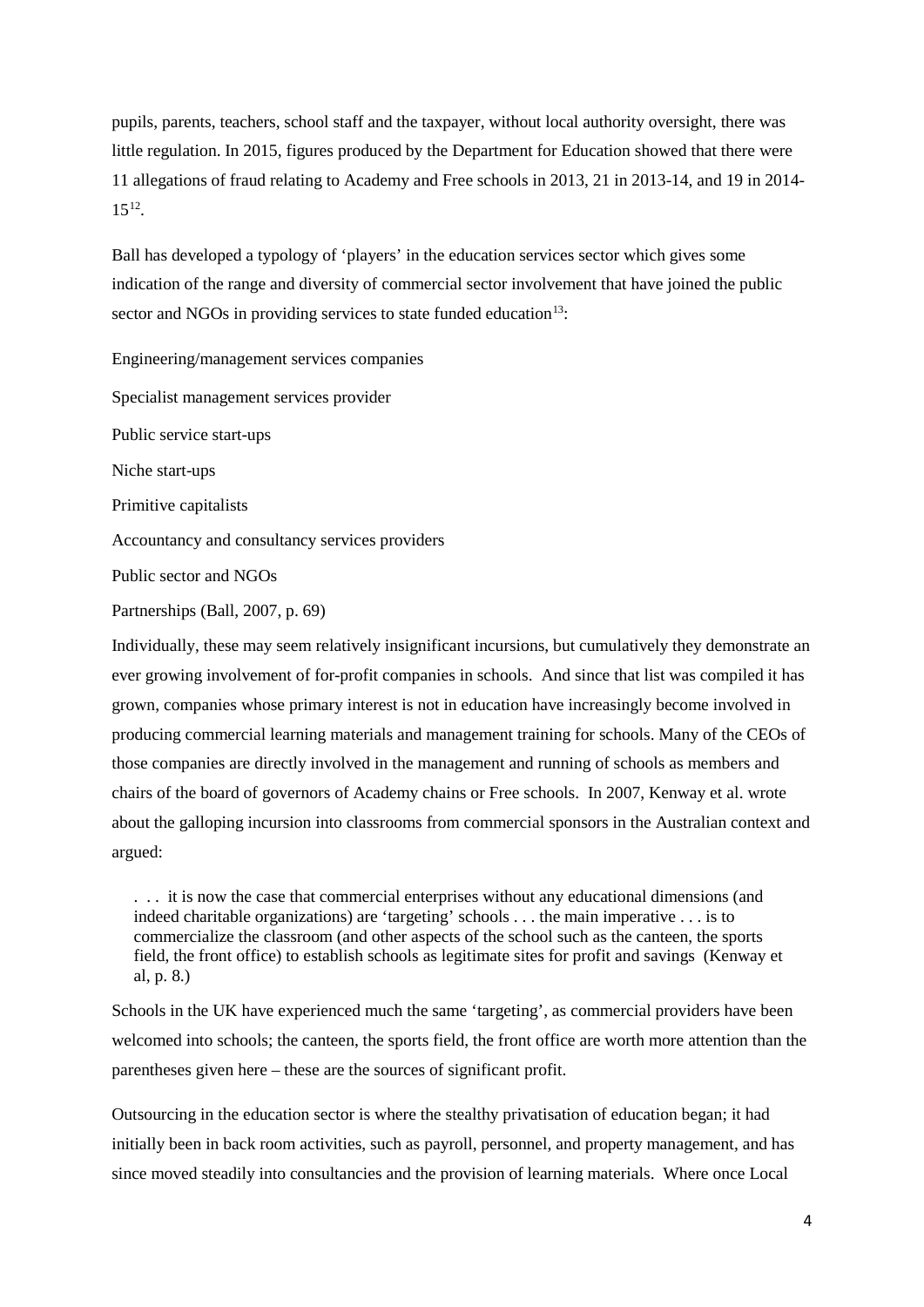<span id="page-4-1"></span><span id="page-4-0"></span>Authorities would have been responsible for supplying or contracting such services, the Department of Education is now setting out to recruit private providers. The Department's home page has a dedicated section for companies seeking contracts awarded by schools under the aegis of the Department of Education, which is clearly pitched at commercial 'suppliers'.

<span id="page-4-5"></span><span id="page-4-4"></span><span id="page-4-3"></span><span id="page-4-2"></span>There is enormous potential within this system for conflicts of interest; corporate suppliers and sponsors inevitably have commercial interests. And those conflicts of interest seem to be flourishing in Free schools and Academy chains. There is a lengthy catalogue of Academy Trusts, among them the largest chains in Britain, which have been demonstrably involved in financial mismanagement, vested interests and poor performance [14,](#page-4-13) and which have been the subjects of investigations by the Charities Commission, Ofsted and the Education Funding Agency (EFA)[15.](#page-4-14)

<span id="page-4-15"></span><span id="page-4-14"></span><span id="page-4-13"></span><span id="page-4-12"></span><span id="page-4-11"></span><span id="page-4-10"></span><span id="page-4-9"></span><span id="page-4-8"></span><span id="page-4-7"></span><span id="page-4-6"></span>The Academies Enterprise Trust (AET) is the largest multi-sponsor of academies in the UK and is a charitable trust. Established in 2008, it now runs 67 schools, and has been prevented from taking on more because of concerns from the Department of Education of over-expansion<sup>[16](#page-4-15)</sup>. According to AET, their chain has grown 'organically' [17;](#page-4-16) however, after a rapid expansion under Michael Gove between 2011 and 2012, Ofsted found that 5 of their schools were found to require improvement, one was rated 'inadequate' and the chain was censured [18](#page-4-17). AET responded in 2014 by saying that the inspectors' findings were 'unfairly negative' [19.](#page-4-18) Sir Michael Wilshaw, Chief Inspector of Schools and then head of Ofsted, called for the need to inspect chains rather than individual schools, but was rebuffed by Gove and later by Gove's successor, Nicky Morgan<sup>[20](#page-4-19)</sup>. According to a report in *The Observer,* AET had 'paid nearly £500,000 into the private business interests of its trustees and executives over three years for services ranging from project management to HR consultancy' <sup>21</sup>. A spokesman for AET responded 'that while services provided by trustees and staff had not been put out to competitive tender, AET had followed all the correct procedures' (Greany and Scott, 2014, p.30).

<span id="page-4-26"></span><span id="page-4-25"></span><span id="page-4-24"></span><span id="page-4-23"></span><span id="page-4-22"></span><span id="page-4-21"></span><span id="page-4-20"></span><span id="page-4-19"></span><span id="page-4-18"></span><span id="page-4-17"></span><span id="page-4-16"></span>In 2014, AET announced plans to outsource all non-teaching roles in their schools, including librarians, speech therapists and curriculum development to private contractors, in partnership with PriceWaterhouseCoopers, in a deal worth £400 million. Although the Department of Education's initial response to the proposal was that outsourcing was a matter for AET and their board of trustees, the deal was finally derailed because the Education Funding Agency was called in front of the Public Accounts Committee (chaired by Margaret Hodge), where, when challenged, the EFA expressed their 'wider concerns' [22](#page-4-21). AET responded with a statement: 'we have decided that we should not continue with the proposals for the joint venture arrangement with PWC at this current time<sup>2[23](#page-4-22)</sup>. The proposal did not go through the Department of Education that time, but AET and PriceWaterhouseCoopers are clearly waiting.

<span id="page-4-33"></span><span id="page-4-32"></span><span id="page-4-31"></span><span id="page-4-30"></span><span id="page-4-29"></span><span id="page-4-28"></span><span id="page-4-27"></span>In 2016, a letter from Ofsted sent to the CEO of AET reported on the outcome of the 2015 inspection of the schools in the trust: 'Since June 2014, . . . inspectors judged that the academy was not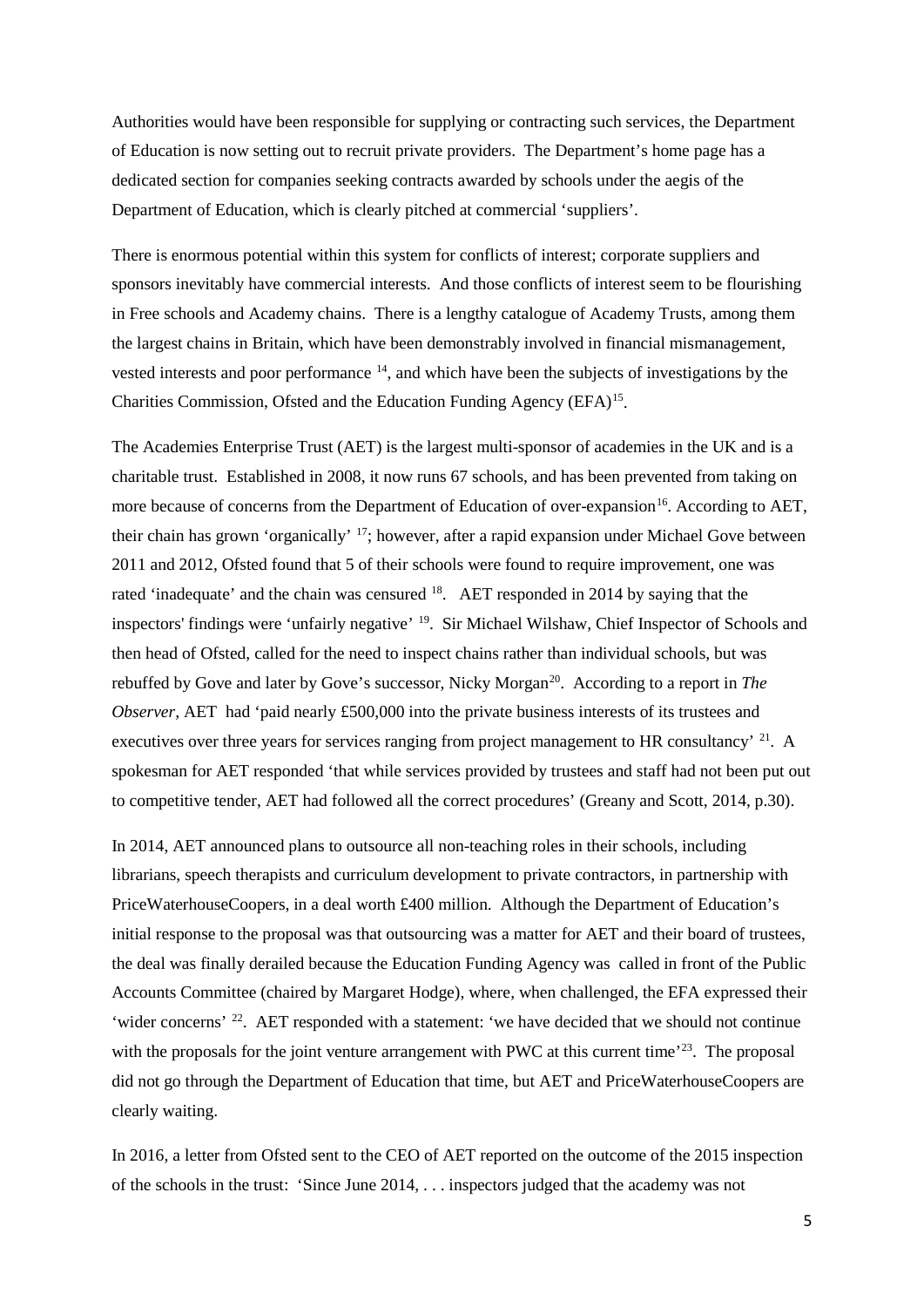<span id="page-5-1"></span><span id="page-5-0"></span>improving fast enough. . . . It compares poorly with the national average of 75% good or better secondary schools<sup>24</sup>. AET responded with a posting on their own website, which regretted that Ofsted had not sufficiently recognised the Trust's achievements: 'We are. . . disappointed that the significant achievements of the Trust and our schools have not been sufficiently recognised  $\dots$  [25'](#page-4-24).

<span id="page-5-10"></span><span id="page-5-9"></span><span id="page-5-8"></span><span id="page-5-7"></span><span id="page-5-6"></span><span id="page-5-5"></span><span id="page-5-4"></span><span id="page-5-3"></span><span id="page-5-2"></span>E-Act Trust is another chain that has been the subject of criticism by Ofsted, which ruled that its educational 'mission' and commercial interests were not easily distinguishable. In March 2013 an audit by the Department for Education concluded that: 'The boundaries between E-ACT and its subsidiary, E-ACT Enterprises Ltd (EEL) are blurred. A number of activities undertaken by the subsidiary have been paid for with public funds and so appear irregular<sup>1[26](#page-4-25)</sup>. E-Act Trust was initially registered as a charitable trust, but was removed from the register in  $2011^{27}$ . The Director General, Sir Bruce Liddington, resigned after an official warning from the government in 2013<sup>28</sup> and E-Act Enterprises Ltd was apparently dissolved, but at the time of writing is still listed on the Government website 'Companies in the UK list as 'Active – Proposal to Strike Off'<sup>[29](#page-4-28)</sup>. E-Act was issued with a financial notice to improve, which was lifted by the Education Finance Agency in July 2015. E-Act continues be active and to run schools; its logo promises that it is 'Delivering Educational Excellence<sup>30</sup>. Sir Bruce Liddington is currently the company director of Transtatus Associates, a management consultancy, and continues as a management and training consultant for schools. In 2014 E-Act lost control of 10 of its schools after serious concerns were raised by Ofsted Inspectors, and Ofsted warned the E-Act Trust that it was failing to improve standards in many of its schools<sup>[31](#page-4-30)</sup>.

<span id="page-5-20"></span><span id="page-5-19"></span><span id="page-5-18"></span><span id="page-5-17"></span><span id="page-5-16"></span><span id="page-5-15"></span><span id="page-5-14"></span><span id="page-5-13"></span><span id="page-5-12"></span><span id="page-5-11"></span>Durand Academy Trust (DAT) was a trust singled out for praise by Michael Gove when he was Education Secretary <sup>[32](#page-4-31)</sup>; in 2014 the Trust controversially set up a state boarding school in Sussex which was roundly supported by Gove. In 2015 the Trust was subject to a financial notice warning from the Education Funding Agency and The Charity Commission set up an inquiry into the Durand Education Trust, another organisation which owns the land that the school is built on, and expressed 'significant concerns' about the 'potential lack of separation' between the two trusts[33](#page-4-32).

<span id="page-5-27"></span><span id="page-5-26"></span><span id="page-5-25"></span><span id="page-5-24"></span><span id="page-5-23"></span><span id="page-5-22"></span><span id="page-5-21"></span>The public accounts committee also investigated the Durand Education Trust's relationship with GMG Educational Support (UK) Limited, which is part of the private company Horizons London Ltd, which runs the leisure centre facilities at the Trust's schools. Sir Greg Martin the headmaster, who was knighted for services to education in 2013, was questioned by the Public Accounts Committee. It emerged that his salary was over £400,000, while he also had a financial interest in a dating agency which was run from the school site. Martin was removed from office due to conflicts of interest. He retired as head, but remained as a school governor <sup>[34](#page-4-33)</sup> and continues to be listed as a Director of the Trust [35](#page-5-0).

<span id="page-5-32"></span><span id="page-5-31"></span><span id="page-5-30"></span><span id="page-5-29"></span><span id="page-5-28"></span>The Griffin Schools Trust was another Academy chain reviewed by the Education Funding Agency in 2013, which found 11 breaches of the *Academies Financial Handbook*[36.](#page-5-1) Contracts had been awarded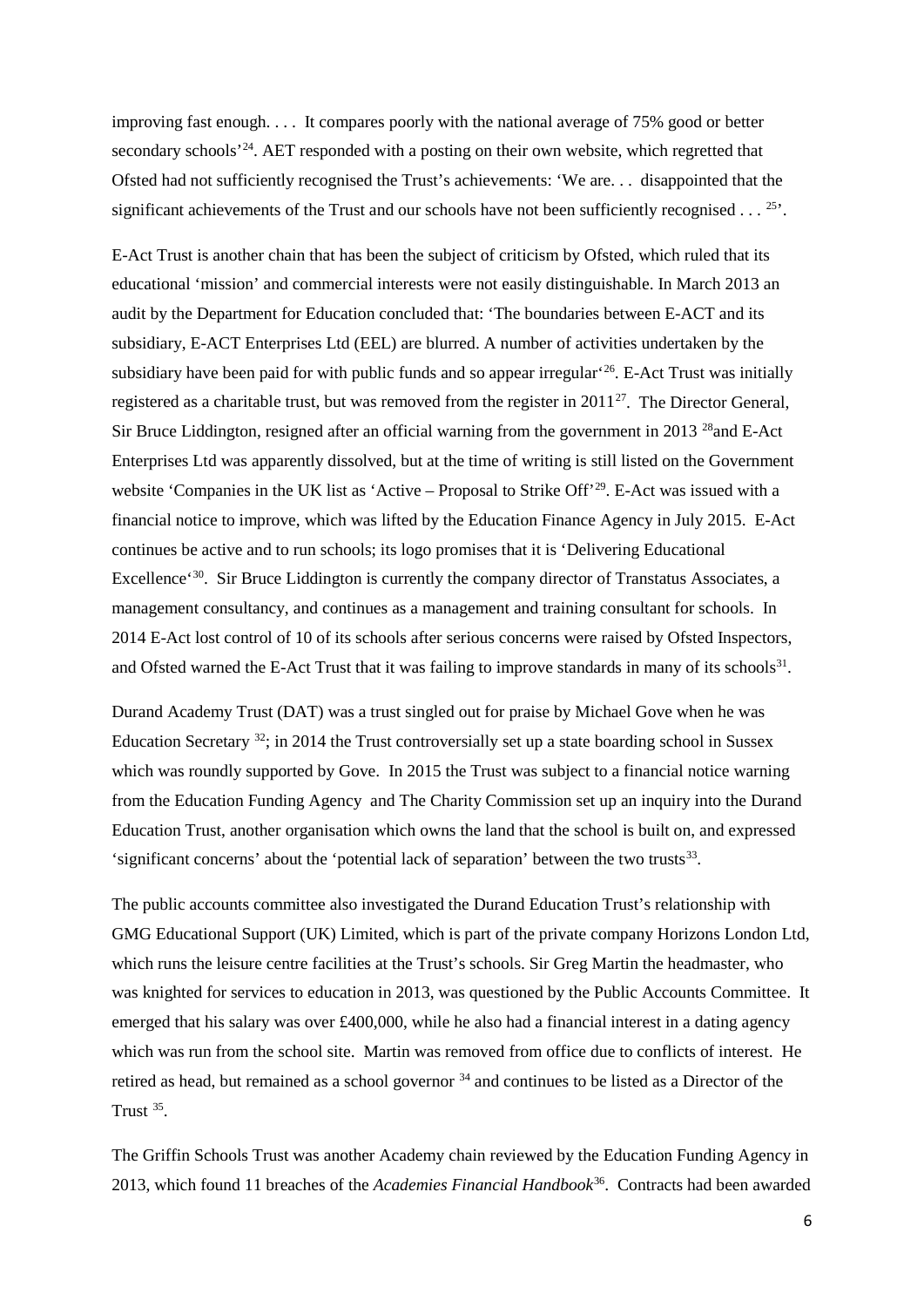<span id="page-6-2"></span><span id="page-6-1"></span><span id="page-6-0"></span>with no evidence of either competitive tendering or any register of business interests and it was found that three out of six trustees had connections with companies providing services to the trust<sup>37</sup>. Over two years, the Griffin Trust paid over £800,000 to 'consulting companies' in which its founders or trustees had financial interests. It was reported in December 2015[38](#page-5-3) that the Trust had diverted 5 per cent of its pupil premium fund for what was described as 'GST management support' and 'trust strategy'. While Local Authorities were required to pass on all the pupil premium to the schools that they run, it would seem there is no such requirement for Academy chains.

<span id="page-6-3"></span>The Aurora Academies Trust runs a chain of academies and holds 'lead sponsor' status with the Department of Education, it is a 'preferred' provider of academy schools and advises the Department of Education on policy decisions. In 2014, An Institute of Education Report found that the Trust was paying 'about £100,000 a year for the use of a patented global curriculum' (Greany and Scott, 2014, p. 29); this curriculum is 'Paragon', which sets out to replace the social studies, history, and geography provision at primary and secondary school levels. The Aurora Trust was set up by Mosaica Education UK, a subsidiary of the American company, Mosaica Education Inc. Mosaica is a for-profit management company which runs a network of 90 charter schools in America<sup>39</sup>. The arm responsible for schools in Britain is Mosaica Education UK, which 'provides school management, professional development and education consulting services to schools and governments within the United Kingdom' [40](#page-5-5). The general secretary of the National Union of Teachers, Christine Blower, responded to *The Observer* newspaper: 'What is most shocking is that no accountability mechanism exists to prevent this, nor is there any form of quality assurance' (*The Observer*, 19 May, 2013)

The founder and President of Mosaica Inc. is Gene Eidelman, currently the chair of the Aurora Trust in Britain. Mosaica began when Eidelman, with his wife Dawn, launched Prodigy Consulting, a chain of corporate sponsored child development centres in 1988. Mosaica Inc. involves a number of forprofit companies involved in educational services including: Mosaica Online, a 'virtual education program', Mosaica Turnaround Partners, a management consultancy, Mosaica International Schools, which plans to operate private international schools<sup>[41](#page-5-6)</sup>. Mosaica also provides the Paragon curriculum (designed by Dawn Eidelman) in its schools, despite criticism by Ofsted (as in America) for its lack of 'local focus' (Greany and Scott, 2014, p. 29). It was the licensing of Paragon to the Aurora Academies Trust that prompted concerns from the Institute of Education report, which found that three of the Directors of the Aurora Trust had interests in Mosaica (Greany and Scott, 2014, p. 29). There have been a series of scandals associated with Mosaica's operations in America; a study by Arizona State University made a list of 36 schools operated by Mosaica from 1997 and found that:

Twenty seven of those schools have since been shut down by local authorizers or have extricated themselves from Mosaica's management. Of the nine which survived, eight can be classified as categorical failures  $\dots$ <sup>[42](#page-5-7)</sup>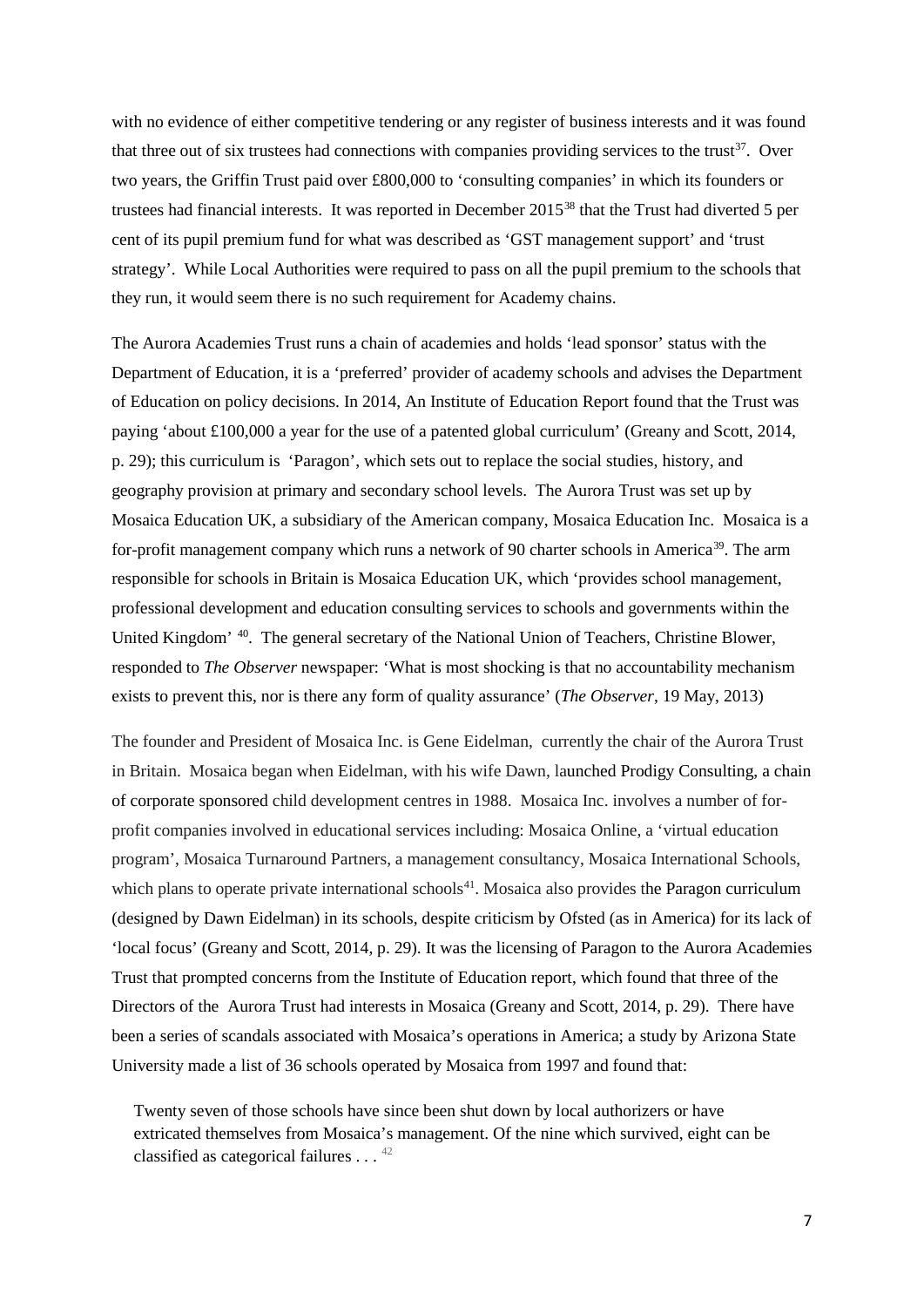The Parliamentary Under Secretary for Schools, with responsibilities for 'Academies, Free schools, UTCs, Studio schools, independent schools; School organisation; Education Funding Agency' [43](#page-5-8) is Lord John Nash, who has a background in venture capitalism and is a significant donor to the Conservative Party. He is a co-founder and Partner in Sovereign Capital, a private equity company that specialises in investing in support services in health and education<sup>44</sup>, and also the Chair of Future, an educational charity that runs a chain of academies<sup>[45](#page-5-10)</sup>. Ball includes Sovereign Capital among the group of 'primitive capitalists' who 'operate across the public/private divide . . . in the private sector they 'sell' directly to the public (or to L(ocal) A(uthorities) through ownership of private schools, care homes and nurseries'. (Ball, 2007, p.61)

*The Daily Telegraph*, a newspaper generally sympathetic to Conservative ministers and policies, was moved to question whether Lord Nash's appointment as Under Secretary in the Department of Education involved a conflict of interests<sup>46</sup>. Nash can be understood as one among the 'new players, individual and corporate, who sit at the tables of policy, seek influence and favour and 'do ' policy by contact and in relation to outcome measures and performance payments' (Ball, 2007, p. 190). In April 2014 Nash produced a document for the Department of Education, which was leaked. The document, 'Future Academy System Session,' admitted the numerous failings of Free schools, and proposed that the government bring in private advisers to turn round failing. He warned of approaching cuts to education and recommended the use of standardised lesson plans (which could include Mosaica's Paragon) in order to save money. Lord Nash is personally in a position to provide both standardised lesson plans and educational management training, as the chair of the Future Academies Trust. While the Trust itself is a registered charity, under its arm is The Curriculum Centre, which offers commercial training events and conferences, and offers its own curriculum packages of standardised lessons which can be used by unqualified teachers<sup>[47](#page-5-12)</sup>. While The Curriculum Centre's website<sup>[48](#page-5-13)</sup> claimed in 2014: 'We are a charitable organisation, founded to share the benefits of deep curriculum change', the Curriculum Centre does not currently appear on the government list of registered charities. It is The Curriculum Centre's curricula and training programmes which Lord Nash recommended to school leaders and to the Department of Education<sup>49</sup>. Lord Nash and his wife Lady Caroline Nash have some experience in setting up commercial consultancies with particular interests in public services, while simultaneously donating large sums to the Conservative Party and moving into government and policy making circles. Lord Nash was a CEO of Care UK, and his wife funded Andrew Lansley's office while he was shadow secretary of Health.

The Curriculum Centre's Advisory group includes a number of members who also run consultancies and who are embedded in Conservative party politics. One member is James O'Shaugnessy, now Lord O'Shaugnessy, who was Director of Policy for David Cameron and Director of Policy and Research for the Conservative Party; O'Shaugnessy was also once a Director of and is now a visiting fellow at Policy Exchange. He founded Floreat Education, which now runs a chain of five schools [50.](#page-5-15)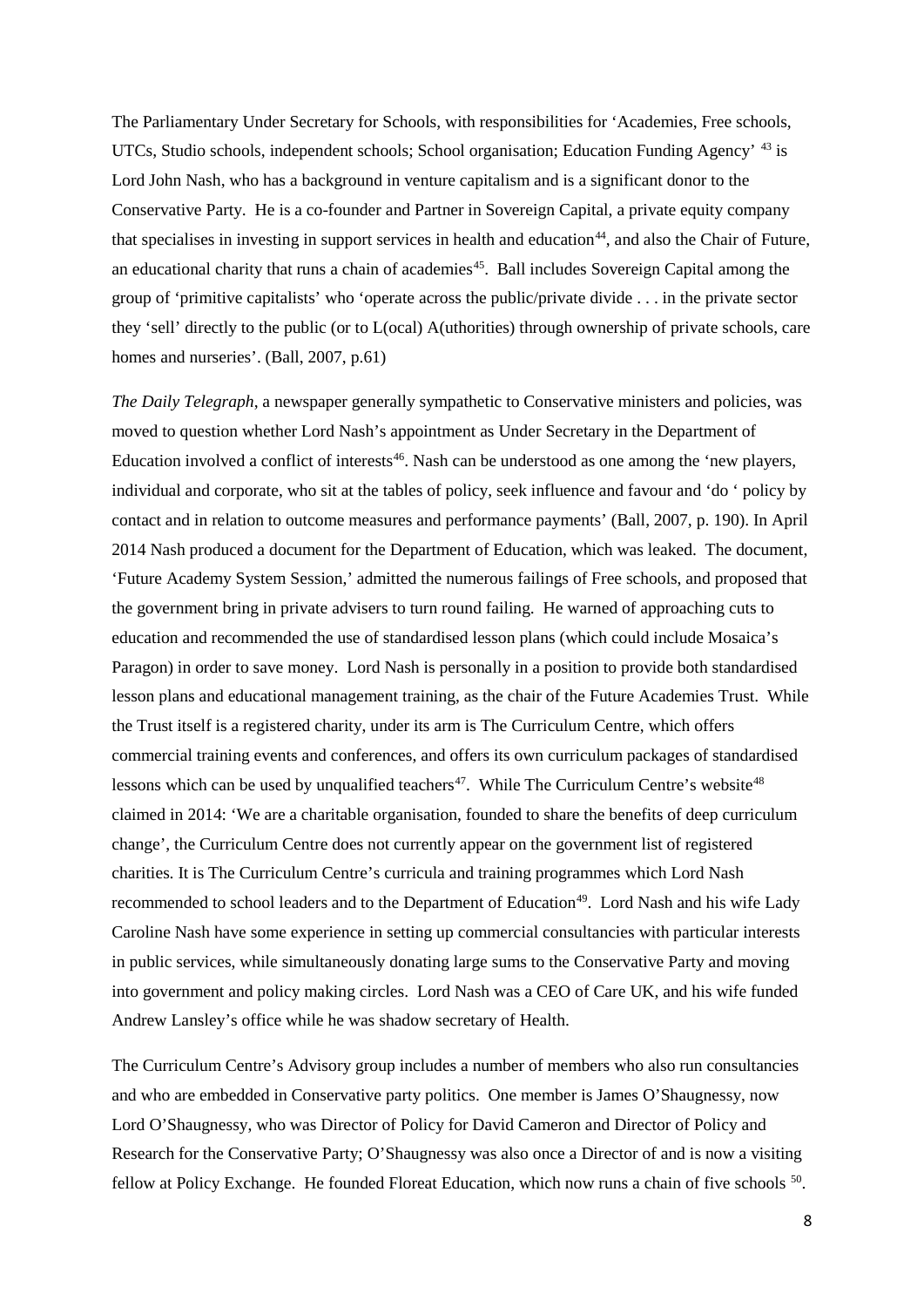Lord O'Shaughnessy also advises for Portland Communications, a 'political consultancy'<sup>[51](#page-5-16)</sup> and is a Director and owner of Mayforth Consulting, 'a strategy and research consultancy with a primary focus on education<sup>52</sup>. O'Shaugnessy is also chair of IPEN (International Positive Education Network), a global organisation that promotes the 'character + academics' approach to education'. This is a group with international interests, close to government, whose members chair academy chains, and who have commercial interests in educational management and learning materials.

Stephen J. Ball argued in 2003 that: 'We are seeing . . . with different degrees of intensity in different locations, the establishment of new generic modes of organization, governance and delivery of state education . . . (Ball, 2003, p. 30). John and Caroline Nash's Future Academies is one of these locations and they are spreading it across the nation as governors of schools, between them they hold at least 7 chairs or co-chairs on school boards $53$ .

Among Lord Nash's many business interests were his shareholdings (according to the Register of Lords' interests his 'interest ceased' in July 2015<sup>[54](#page-5-19)</sup> in Longshot Kids Ltd, which brought the globalised Mexican chain<sup>[55](#page-5-20)</sup> KidZania to Britain in May 2015. KidZania was struck off and dissolved from the UK Companies register in 2012, but there is no information as to why this was the case<sup>56</sup>. In 2001, Kenway and Bullen argued that 'we are entering another stage in the construction of the young as the demarcations between education, entertainment and advertising collapse '(Kenway and Bullen, p. 3). The blurring of those demarcations can be seen to have reached its apotheosis in KidZania, where the alliance of educational and commercial interests is vividly apparent. The *Daily Telegraph* dubbed the experience as a 'schooling in capitalism'[57](#page-5-22), while KidZania's own online journal declared 'The UK gets its first Capitalist Theme Park'[58.](#page-5-23) KidZania styles itself as 'educational entertainment brand'; and while it appears to be an entertainment business, its broader educational ambitions in the UK are evident in the further reaches of its website.

The London branch is run by Longshot Ltd., a leisure company and was set up in partnership with British Airways. The parent company boasts that its 'selected partners' include Coca-Cola, Baskin Robbins, Dunkin Donuts, Domino's Pizza, McDonald's and Mars<sup>[59](#page-5-24)</sup> and states: 'A key component of the KidZania experience is the integration of real world brands . . . an immersive and interactive brand experience'[60.](#page-5-25) KidZania is keen to brandish its educational credentials on its publicity materials; its website has a dedicated 'Learning with KidZania' section which claims: 'Learning is at the very heart of KidZania's values, our cross-curricular educational experience will challenge and inspire children from ages 4 to 14 . . .We will be developing a network of KidZania Ambassador Schools'[61](#page-5-26). It is not yet clear where in their global franchise those 'Ambassador Schools' would be located, nor what an Ambassador School might be, but under current regulations for the founding of a school there is nothing to prevent KidZania from opening up a chain of schools in the UK. From Department of Education information on the setting up of Free schools  $62$ ; the only criteria appear to be that there is a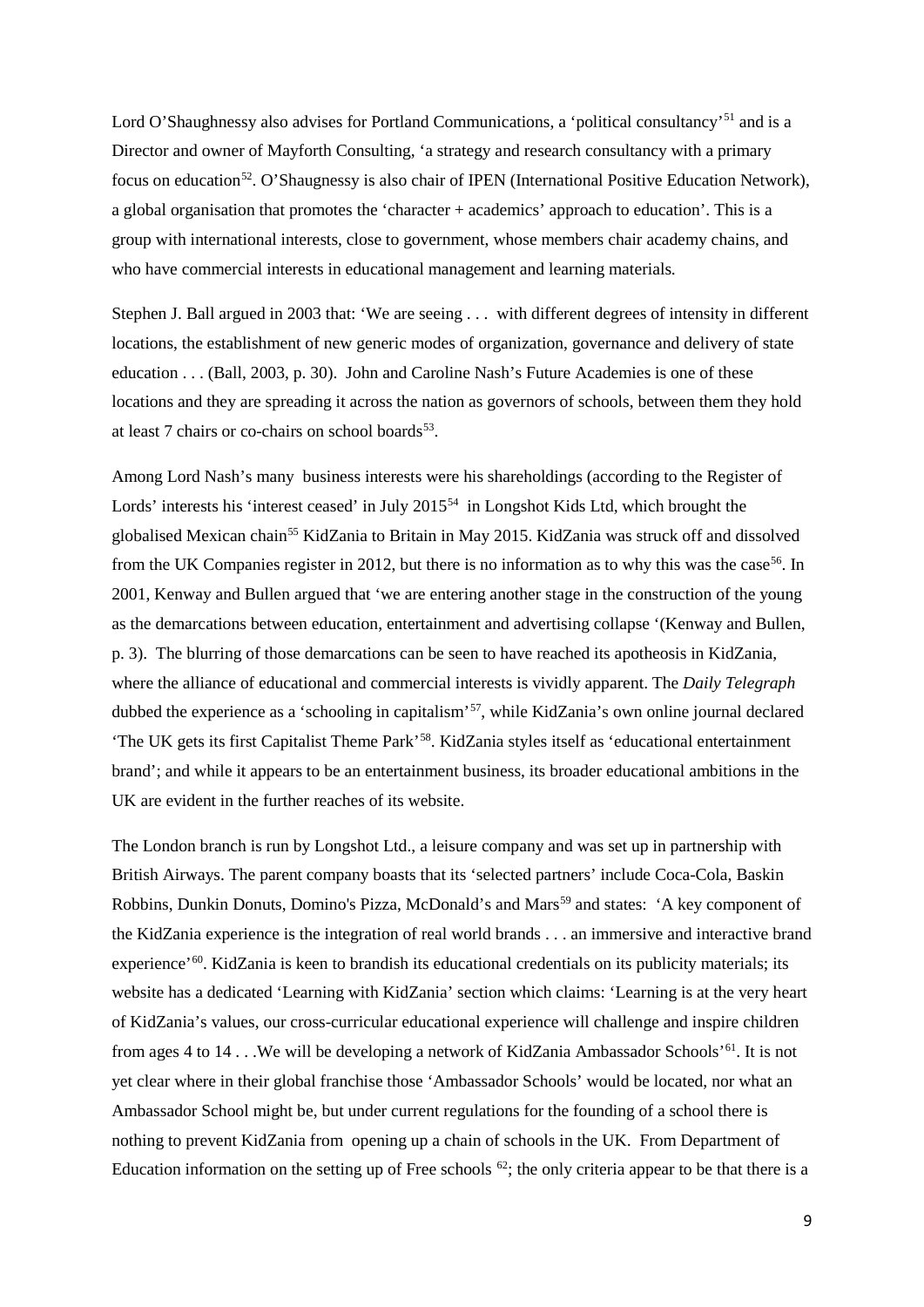strong narrative, that the Board of Directors has expertise and that there is a proven need for a school in the designated area. KidZania clearly has that strong narrative, and the UK branch has an educational advisory group in place, which boasts an impressive array of educational and financial expertise. KidZania's 'Think Tank' includes Professor Maggie Atkinson, former children's commissioner for England, Sir William Atkinson, the 'superhead' of Phoenix School who was knighted for his services to education, Baron Jim Night, Managing Director of Online Learning at TES Global, and, Claudia Harris, CEO of The Careers and Enterprise Company. The Careers and Enterprise Company was set up with public funding to improve careers advice in schools, and Harris was appointed by Nicky Morgan, then Secretary of State for Education.

These are only some among the many Academy Trusts and educational charities whose activities and boards of trustees merit some serious scrutiny. Sir Michael Wilshaw, then head of Ofsted, wrote a letter to then Education Minister Nicky Morgan expressing his concerns following the inspections of seven academy chains which included AET, E-Act, Oasis, The Education Fellowship and School Partnership Trusts; he wrote: 'some of these trusts are spending money on expensive consultants or advisers to compensate for deficits in leadership. Put together, these seven trusts spent at least £8.5 million on education consultancy in 2014/15 alone' <sup>63</sup>.

In 2015, the House of Commons Education Committee published a report which raised concerns about conflicts of interest in Academy Trusts, based on the 2014 Institute of Education report. The response from Nicky Morgan for the Department of Education was to reassure that the Education Funding Agency and the Department of Education were monitoring such trusts:

Oversight of academies' governance is the responsibility of the EFA, which scrutinises academy trusts' annual governance statements . . . The EFA has strengthened its monitoring of governance changes in academies, and the department has taken clear new powers to bar those involved in academy governance found to be unsuitable. The roles and responsibilities of governors and trustees are clearly set out in the AFH, and if there is a breach, the EFA will consider whether intervention is necessary [64](#page-5-29).

However, the Institute of Education report had stated that previous reports had 'questioned whether the Education Funding Agency (EFA) has the skills or capacity required to fulfil its role as the funder and financial regulator of academies'; the current report concluded that 'the capacity and skills of the EFA and Ofsted are insufficient to deal with the sheer number of academies in place.' (Greany and Scott, 2014, p. 36). The research found that 'Several interviewees argued that neither the EFA nor Ofsted is fit for purpose with respect to guarding against conflicts of interest' (Greany and Scott, 2014, p. 4).

There has been a pattern emerging under the coalition and Conservative governments of (mainly) men, often associated with Policy Exchange, who come from a background in venture capitalism or hedge fund management, who are only too willing to sponsor chains of Academies and Free schools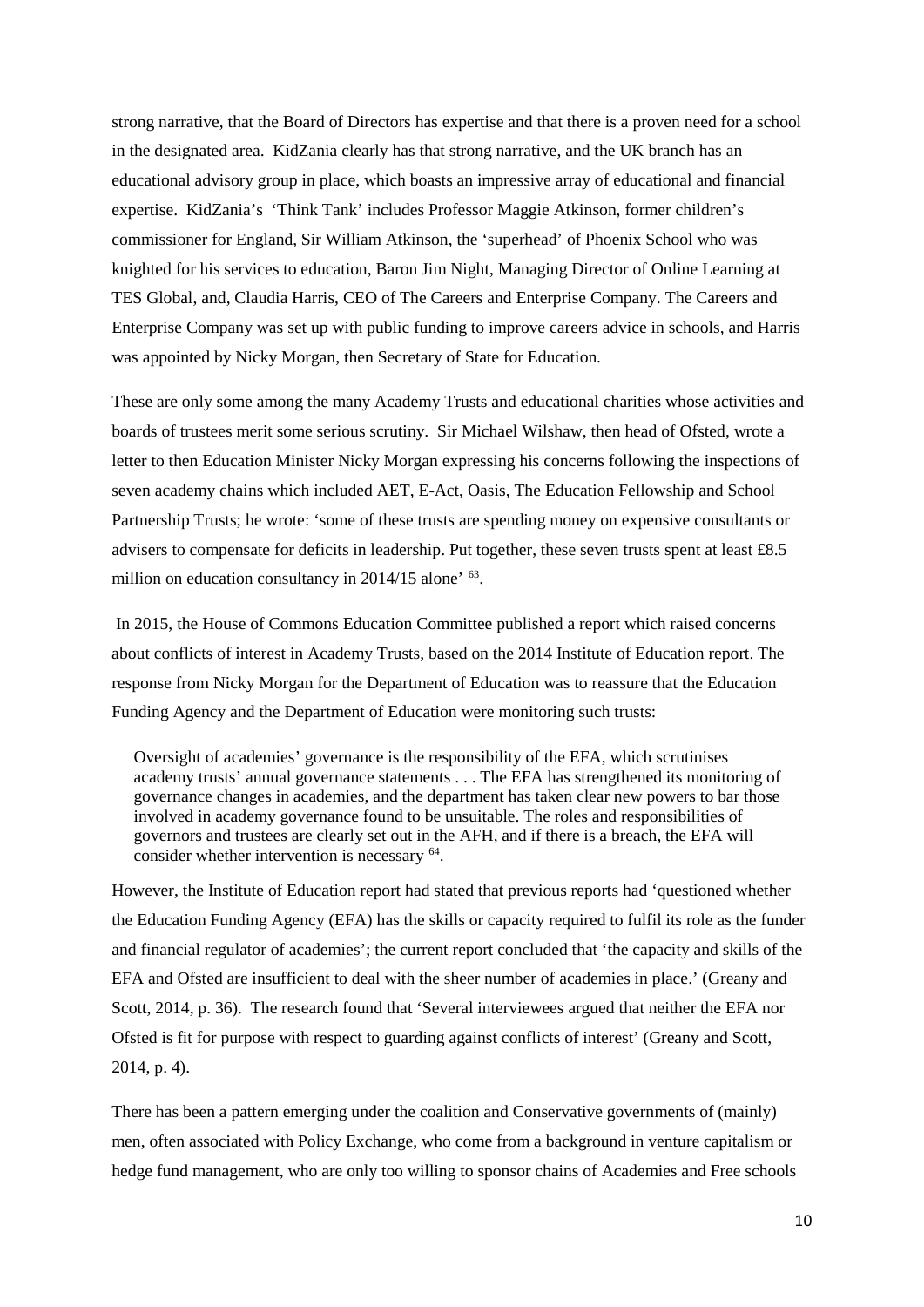and to set up charitable trusts (with the tax privileges that come with charitable status). These are the 'best leaders . . . of the school system', according to a repeated phrase in the 2016 White Paper (HMSO, p. 8). The boards of these trusts use public funding to commission goods and services from for-profit organisations, and there are numerous cases in which board members have a direct link or financial interest in those companies<sup>[65](#page-5-30)</sup>. Among the few educational theorists cited in the 2016 White Paper on Education is Sir Michael Barber. Barber is the Chief Education Advisor to Pearson, a corporation which provides educational publishing and assessment services to schools<sup>66</sup>.

Boards of governors of Academy Trusts are regularly made up of CEOs of commercial 'consultancies' such as Pearson, which are then contracted by schools, so funnelling large amounts of state funding into corporate interests. Many of the Chairs of Academy Trust chains are also close to government, often moving into advisory roles, and some, like Lord Nash, into the Ministry of Education. Under current education policy, there is little check on corporate interests in state schools. The White Paper initially proposed that parent governors, who represented the interests of local communities and children on governing bodies, would no longer be able to sit on school boards, their presence dismissed as 'a symbolic representation' (HMSO, p. 65). Instead, parents were offered a virtual 'new Parent Portal', as 'Many parents find it difficult to understand the school system' (HMSO, p. 66). It was clear in the White Paper that parent governors were not welcome in the overseeing of school governance. Under the proposals, the only final arbiters of an Academy chain were to be the Ministers of Education. And, as in the case of Lord Nash, those ministers may themselves well have vested interests in decisions that are made. There is a regularity in the constituency of the boards of Trustees across a number of Academy chains under the Conservative government; an unholy alliance of hedge fund managers, venture capitalists, and CEOs of organisations with significant business interests in the outsourcing of public services.

The Institute of Education report concluded: 'it is clear that very large sums of public money are being paid to trust Board members and their companies as well as the trading arms of academy chains. . . '. (Greany and Scott, 2014, p.23) The membership of these boards and their financial decisions remain largely unchallenged by the Department of Education. In many cases there are close alliances between the Department of Education and these 'players'; many are associated with Policy Exchange and many have been decorated for their 'services to education'. A number, not only Lord Nash, have moved directly into government advisory roles and have set up consultancies which are used by government.[67](#page-5-32) Behind the rhetoric of 'inspiring' and 'strong' leadership' of the white paper, lies a shadowy group of (unnamed) for-profit companies.

In 2012, the Conservative think tank, the Institute of Economic Affairs, published a report *The Profit Motive in Education: Continuing the Revolution,* which argued that the Conservative reforms to education would not be complete until for-profit companies had been wholeheartedly welcomed into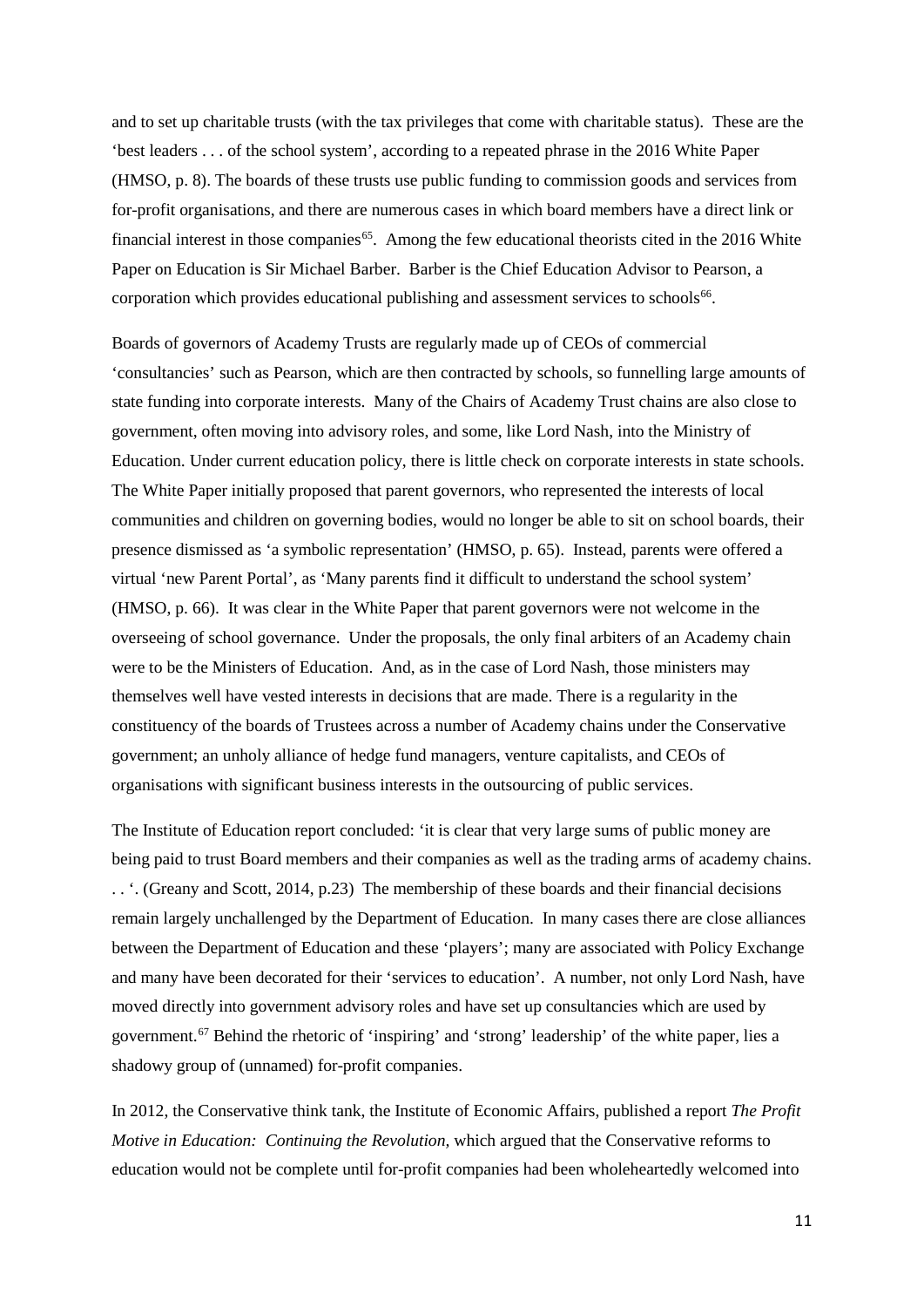schools<sup>68</sup>. Stephen J. Ball could write in 2007: 'There is no simple uni-directional move to privatise, although the scope of privatisation is 'expanding as the obvious 'solution' to public sector difficulties. . . ' (Ball, 2007, p. 121). That may have been true under the New Labour of Tony Blair, but under the coalition government from 2010, the 'scope of privatisation' expanded even further as more schools were forced down the Academy route and were no longer answerable to anyone but the Secretary of State for Education. Under the Conservative majority government, from 2015, a 'simple uni-directional move' towards privatisation seems well within the bounds of possibility.

In 2013, *The Independent* reported a leak from the Department of Education which demonstrated how close Michael Gove came to privatising British school system in his term as Education Minister:

Academies and free schools should become profit-making businesses using hedge funds and venture capitalists to raise money, according to private plans being drawn up by the Education Secretary, Michael Gove. Details of discussions on the proposed redesign of academy regulations were leaked to The Independent by Department for Education insiders who are concerned that Mr. Gove is going too fast and too far in his ambition to convert all 30,000 schools in England to academies $69$ .

Nicky Morgan, Gove's successor, did say in 2015 that she was 'very uncomfortable' with the idea of for-profit schools in 2015 (www. telegraph.co.uk, 9 March 2015). Nonetheless, the 2016 White Paper did propose that all schools would be required to become Academies. In the event, the ambitions of the Secretary of State for Education to remove parent and council involvement from local schools and to hand them over to multi academy chains was stymied by a chorus of disapproval. Local councillors, school governors, educationalists, teachers and teaching unions (of all political persuasions) united in their opposition to the proposals of the White Paper. Nicky Morgan was roundly booed when she told the NASUWT conference (the less radical of the teachers' unions) that there was 'no reverse gear' to the government's plans<sup>[70](#page-6-2)</sup>. On the day after the local and mayoral elections in May, 2016, when there was much to distract the news agenda from a humiliating climbdown for the government, Nicky Morgan announced that she was a 'listening secretary of state' and that well performing local authority schools would not now be required to convert to academy status<sup>71</sup>. She was replaced in July 2016 as minister by Justine Greening.

Nonetheless, academy schools seem to remain as the preferred option for the Department of Education. In a strange reversal, where once commercial sponsorship was called upon to plug the gaps in state funding for schools, public funding is now being directed to an under-investigated set of corporate 'consultancies' whose directors sit on the boards of Academy and Free schools. In the drive to push state schools further and further into the arms of academy chains, there has a blurring of any distinction between private and the public interest, between commerce and charity, between education and enterprise; this obscuring of commercial interests and a lack of oversight into the allocation of public funding has been a feature of the relationship between the state and the private sector under successive administrations but has intensified under the current Conservative government. Mosaica,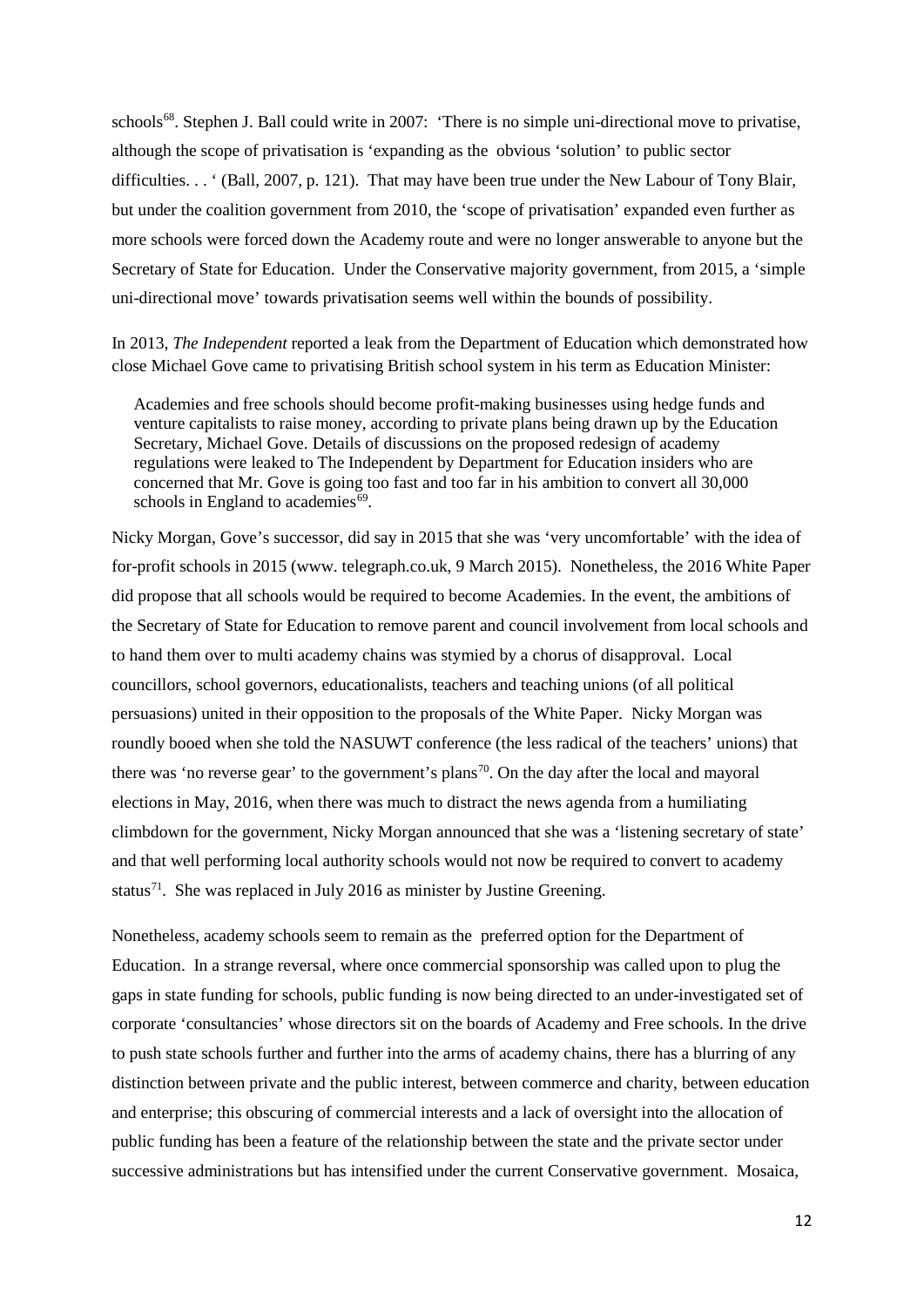the Curriculum Centre, KidZania and many other 'private providers' are all, meanwhile, circling their wagons.

## **References**

Ball, Stephen J. *Class Strategies and the Education Market: The middle classes and social advantage* London: RoutledgeFalmer, 2003

Ball, Stephen J. *Education plc: Understanding private sector participation in public sector education* London: Routledge, 2007

Benn, Melissa. *School Wars: The Battle for Britain's Education*, London: Verso, 2011

Benn, Melissa and Downs, Janet. *The truth about our schools: exposing the myths, exploring the evidence* London: Routledge, 2015

Greany, Toby and Scott, Jean. *Conflicts of interest in academy sponsorship arrangements: A report for the Education Select Committee London*: Institute of Education, 2014

HMSO 'Educational Excellence Everywhere' www.gov.uk/government/publications, March, 2016

House of Commons Education Committee *Academies and Free Schools: Government response to the Committee's Fourth report of session 2014-15* London: House of Commons, 2015

Kenway, Jane, Bigum, Chris and Fitzclarence, Lindsay with Collier, Janine and Treganza, Karen 'New education in new times' in eds. Ball, Stephen J., Goodson, Ivor F. and Maguire, Meg. *Education, Globalisation and New Times* London: Routledge, 2007

Monbiot, George *Captive State: the corporate takeover of Britain* London: Pan, 2001

Molnar, Alex, Wilson, Glen and Allen, Daniel 'Profiles of for-profit education Management Companies' *www.repository.asu[.edu/attachments/78989](http://www.repository.asu.edu/attachments/78989)*

Philips, Deborah and Whannel, Garry *The Trojan Horse: The Growth of Commercial Sponsorship* London: Bloomsbury Academic, 2013

Powell, Emma and Liberto, Daniel 'Carve Up' in *Investors Chronicle* 20 November- 26 November 2015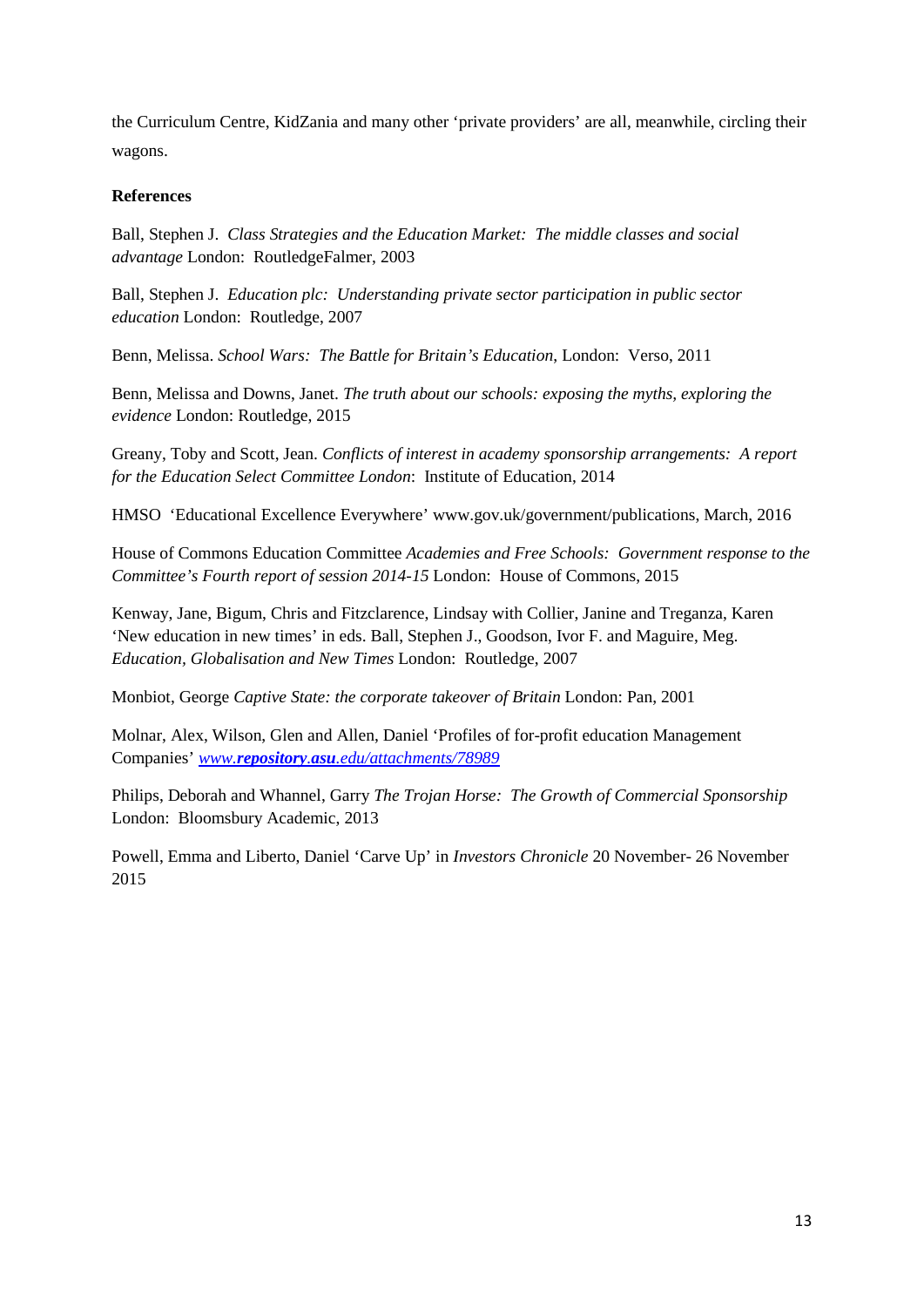This Education Act also repealed the duties of governing bodies and local authorities in relation to admissions and school meals. In 2013, the School Food Trust reported that 9 out of 10 academies were selling junk food to students in dinner halls and vending machines; no longer bound by the Labour ruling that academies had to abide by required standards of nutrition, the schools were making between £3000 and £15,000 a year from the sales of fizzy drinks, crisps and chocolate (*www.[childrensfoodtrust](http://www.childrensfoodtrust.org.uk/).org.uk.*, 25 June 2013)

*www.[policyexchange](http://www.policyexchange.org/) policyexchange.org.uk* , July, 2016

*[www.gov.uk/government/speeches/nicky-morgan-opens-character-symposium-at-floreat-school..](http://www.gov.uk/government/speeches/nicky-morgan-opens-character-symposium-at-floreat-school..)*, 21 January 2016

www.gov.uk/government/uploads/system/uploads/attachment\_data/file/328436/Academies\_Annual\_Report\_2012-13.pdf , 9 July 2014

*www.[suttontrust](http://www.suttontrust.com/).com*, July, 2016

*[www.gov.uk/](http://www.gov.uk/set-up-free-school)set-up-free-school,* July, 2016

*www.gov.uk/government/collections/academies[-investigation-reports](http://www.gov.uk/government/collections/academies-investigation-reports)*. See also, *The Observer,* 6 September 2015, p. 12

This listing does not include construction companies, banking or IT services

<sup>14</sup> see, for example, Greany and Scott, 2014, Philips and Whannel, 2013

<sup>15</sup> see Benn and Downs, 2015

<http://schoolsweek.co.uk/largest-academy-chain-offloads-eight-schools> 24 April 2015

*[www.academiesenterpri](http://www.academiesenterprisetrust.org/)setrust.org,* 10 July 2016

[https://www.tes.com/news/school-news/breaking-news/ofsted-englands-biggest-academy-chain-failing-too-many-pupils,](https://www.tes.com/news/school-news/breaking-news/ofsted-englands-biggest-academy-chain-failing-too-many-pupils) 4 February 2016

*[www.bbc.co.uk/news/education-29011548,](http://www.bbc.co.uk/news/education-29011548)* 1 September 2014

**.** 

[https://www.gov.uk/government/uploads/system/uploads/attachment\\_data/file/506718/HMCI\\_\\_advice\\_\\_note\\_MAT\\_inspections\\_\\_\\_\\_10\\_Ma](https://www.gov.uk/government/uploads/system/uploads/attachment_data/file/506718/HMCI__advice__note_MAT_inspections____10_March_2016.pdf) [rch\\_2016.pdf,](https://www.gov.uk/government/uploads/system/uploads/attachment_data/file/506718/HMCI__advice__note_MAT_inspections____10_March_2016.pdf) 10 March,2016

*The Observer,* 6 September 2015

www.*[schoolsweek.co.uk/academy-chain-drops-plan-to-outsource-non-teaching-staff,](http://www.schoolsweek.co.uk/academy-chain-drops-plan-to-outsource-non-teaching-staff)* 20 November, 2014.

*[www.academiesenterprisetrust.org/about-us/news/jointventure,](http://www.academiesenterprisetrust.org/about-us/news/jointventure)* 21 August, 2015

[www.gov.uk/.../focused-](http://www.gov.uk/.../focused-inspection-of-academies-enterprise-trust)**inspection**-of-**academies-enterprise**-**trust***,* 4 February, 2016

*www.academiesenterpriset[rust.org/about-us/news/statementinrespon](http://www.academiesenterprisetrust.org/about-us/news/statementinresponsetoofstedletter)setoofstedletter,* 4 February 2016

*www.gov.uk/government/.../Financial[\\_management\\_and\\_](http://www.gov.uk/government/.../Financial_management_and_governance_review)governance\_review,* 11 March 2013

*www.gov.uk[/government/organisations/](http://www.gov.uk/government/organisations/charity-commission)charity-commission,* July, 2010

*[www.tes.com/news/tes.../extravagant-expenses-and-pound393k-irregularities,](http://www.tes.com/news/tes.../extravagant-expenses-and-pound393k-irregularities)* ,17 May 2013

*[www.companiesintheuk.co.uk](http://www.companiesintheuk.co.uk/)*, 10 July, 2016

[www.e-act.org.uk,](http://www.e-act.org.uk/) 10 July, 2016

*[www.bbc.co.uk/news/education-26735154,](http://www.bbc.co.uk/news/education-26735154)* 25 March, 2014

*[www.localschoolsnetwork.org.uk/2013/.../gove-shines-beam-of-approval](http://www.localschoolsnetwork.org.uk/2013/.../gove-shines-beam-of-approval)* 9 January, 2013

*[www.gov.uk/government/news/new-charity-investigation-durand-education-trust](http://www.gov.uk/government/news/new-charity-investigation-durand-education-trust)*, 18 February, 2015

*[www.localschoolsnetwork.org.uk/2013](http://www.localschoolsnetwork.org.uk/2013) 9 January, 2013*

 www.tes.com/news/school-news/breaking-news/schools-face-post-election-funding-squeeze-warns-minister*,*11 October 2014 <sup>2</sup> In the election of 2010, no single party won an overall majority, and a coalition was formed between the Social Democrats and the

Conservatives, under the leadership of then Conservative Prime Minister, David Cameron

*[www.gov.uk/government/news/free-schools-drive-](http://www.gov.uk/government/news/free-schools-drive-social-justice-nicky-morgan)social-justice-nicky-morgan*, 22 May, 2015

[www.gov.uk/government/speeches/pm-speech-this-is-a-government-that-delivers](http://www.gov.uk/government/speeches/pm-speech-this-is-a-government-that-delivers) , 7 December 2015

www.gov.uk/government/organisations/department...education/.../complaints-procedures... January, 2016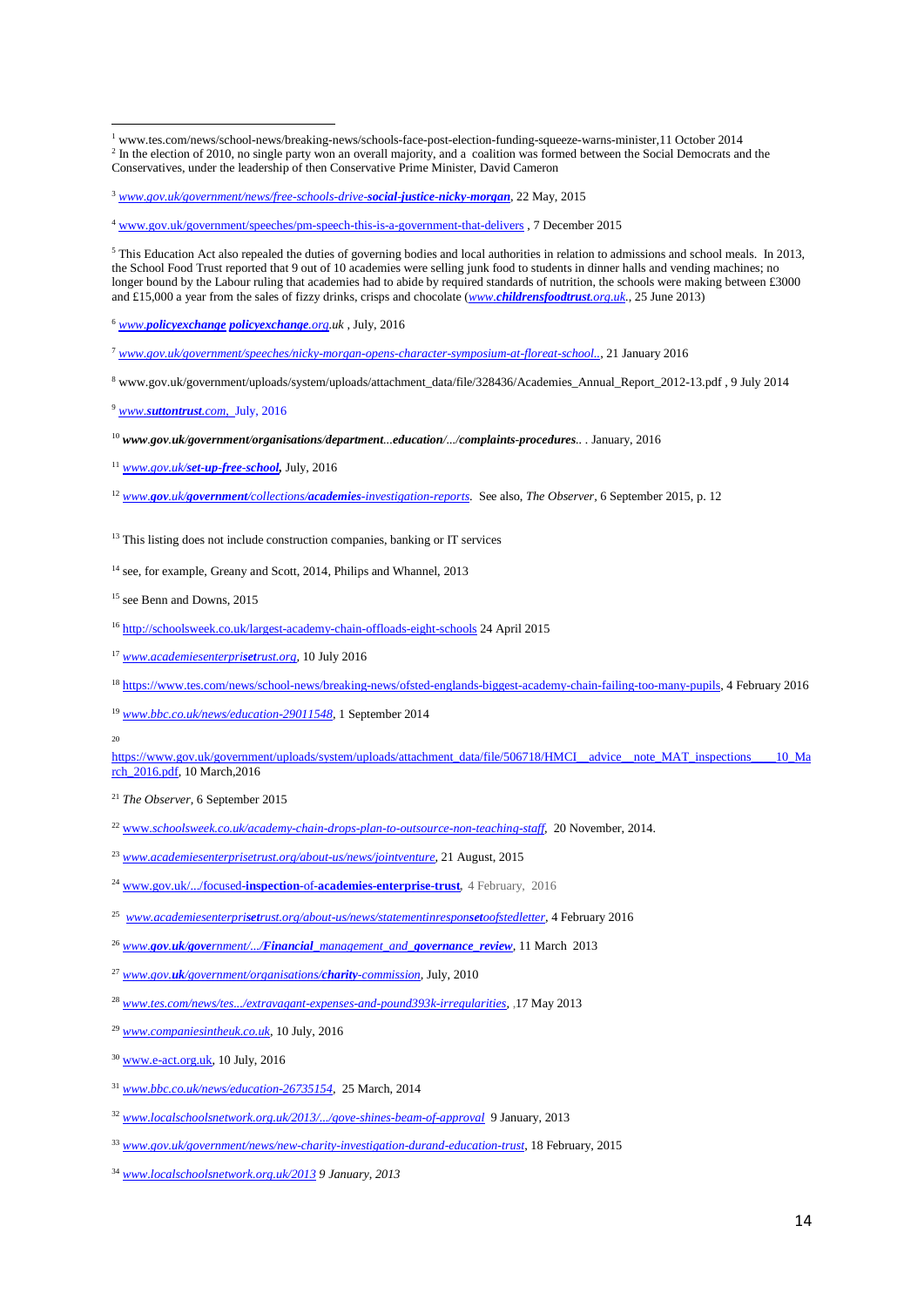*[www.gov.uk/government/organisations/companies-house](http://www.gov.uk/government/organisations/companies-house)*, 10 July, 2016

*[www.kentadvice.co.uk/peters-blog/item/851-the-](http://www.kentadvice.co.uk/peters-blog/item/851-the-griffin-academies-trust)griffin-academies-trust.,* 7 November 2015

<sup>37</sup> see *The Observer*, 25<sup>th</sup> October, 2015

**.** 

*www.theguardian.com › Education › Academies,* 1 December 2015

 Mosaica generates more than \$125M in annual revenue; *Inc. Magazine* has ranked Mosaica as one of the fastest growing companies in America.

www.*[mosaicaeducation.com](http://www.mosaicaeducation.com/)* 10 July, 2016

Mosaica currently operates one school in Hyderabad, India

*www.repository.asu[.edu/attachments/78989,](http://www.repository.asu.edu/attachments/78989)* 10 July, 2016

*[https://www.](https://www.gov.uk/government/people/lord-nash)gov.uk/government/people/lord-nash* **10** July, 2016

 In 2013 it was reported that Sovereign Capital owned companies with more than £70m worth of government contracts (*The Guardian,* 18 October, 2013).

<sup>45</sup> In 2013, two head teachers from the Future Academy in Pimlico resigned within the space of less than a month, one with no teaching qualifications resigned after three weeks, the other citied 'bullying by the academy management' (*The Guardian,* 18 October, 2013).

*[www.telegraph.co.uk,](http://www.telegraph.co.uk/)* 11 January, 2013

<sup>47</sup> In 2016 it was reported that Lord and Lady Nash's daughter was teaching and advising on the curriculum at the Pimlico Academy, one of the Future Trust's schools, although unqualified (*The Independent*, 13 May, 2016)

The Curriculum Centre's website has been unavailable since  $27<sup>th</sup>$  October, 2014.

see Benn and Downs, 2015

<sup>50</sup> Nicky Morgan officially opened and gave a speech at the Wandsworth Floreat school in 2016[, www.floreatwandsworth.org.uk](http://www.floreatwandsworth.org.uk/)

*www.portland-[communications](http://www.portland-communications.com/).com,* July 10, 2016

*www[mayforthconsulting](https://mayforthconsulting.wordpress.com/).wordpress.com, 24* July, 2013

see *The Guardian*, 29 July, 2014

[http://www.parliament.uk/mps-lords-and-offices/standards-and-interests/register-of-lords-interests/,](http://www.parliament.uk/mps-lords-and-offices/standards-and-interests/register-of-lords-interests/) 10 July, 2016

KidZania first opened a theme park in Mexico City in 1999. By 2014 it had 18 sites in five continents.

[https://beta.companieshouse.gov.uk/company/07536366,](https://beta.companieshouse.gov.uk/company/07536366) *,* 10 July, 2016

 http://www.telegraph.co.uk/travel/destinations/europe/united-kingdom/england/london/articles/KidZania-the-educational-theme-parkwhere-kids-play-at-being-adults/,*,* 25 June 2015

[https://kz](https://kzjournal.kidzania.com/)**journal**.**kidzania**.com, 18 May 2015

<sup>59</sup> It is worth noting that these are all brands of fast food and confectionary, which many parents would prefer to avoid

http://london.kidzania.com/en-uk/*,* 10 July 2016

http://london.kidzania.com/en-uk/, 10 July 2016

*www.gov.uk/set-up-free-[school](http://www.gov.uk/set-up-free-school)*, 12 Nov 2014

 $^{63}$  https://www.gov.uk/government/uploads/system/uploads/attachment\_data/file/506718/HMCI\_\_advice\_\_note\_MAT\_inspections 10\_March\_2016.pdf

*www.publications.parliament[.uk/pa/cm201415/cmselect/cmeduc/258/258.pdf](http://www.publications.parliament.uk/pa/cm201415/cmselect/cmeduc/258/258.pdf)*, 27 January 2015

see Greany and Scott, 2014 and Benn and Downs, 2015

66 Pearson were responsible for two instances of leaks in advance of SATS tests in 2016. *www.bbc.co.uk/news/uk[-36253697,](http://www.bbc.co.uk/news/uk-36253697)* 10 May 2016

<sup>67</sup> This is a process which does not only apply to education, it has also been seen in the Department of Health, where Lord Nash's path as chair of Care UK followed much the same trajectory (see Philips and Whannel, 2013).